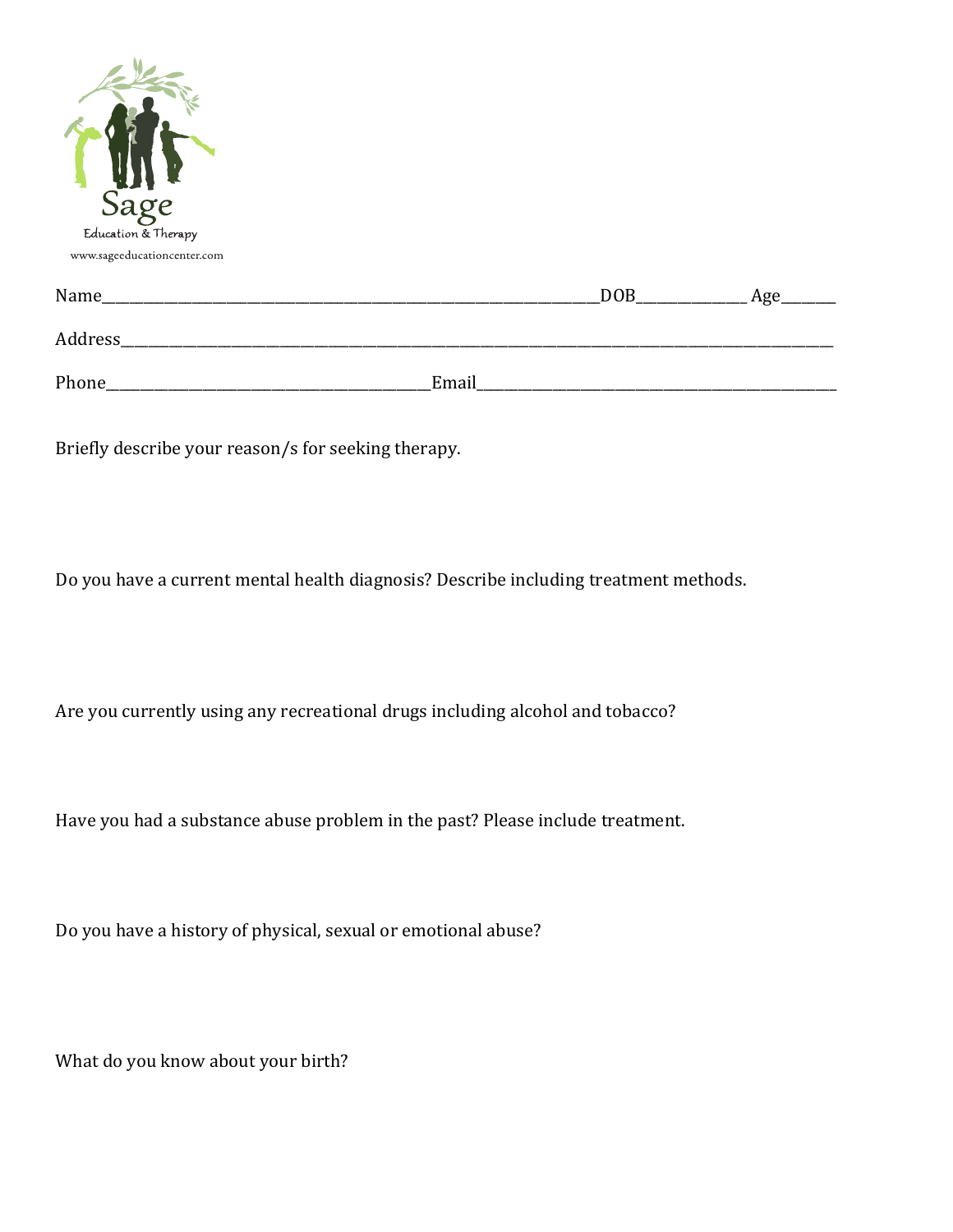

Adult Disclosure Form

## www.sageeducationcenter.com

### **About my Practitioner**

#### **Stephanie Johnson MA, R-DMT, LPC**

My credentials: LPC Licensed Professional Counselor, MN Board of Behavioral Health and Therapy MA Somatic Psychology/Dance Therapy. Naropa University Boulder CO Dance Therapist Registered by the American Dance Therapy Association

Professional memberships: MN Dance Educators Coalition, American Dance Therapy Association, National Dance Education Organization

## **Client Rights and important information:**

**Please read and initial each item.**

\_\_\_ 1.You are entitled to receive information from me about my methods of therapy, the techniques I use, the duration of your treatment (if I can determine it), and my fee structure.

\_\_\_ 2.You can seek a second opinion from another therapist or terminate treatment at any time.

 \_\_\_ 3. Session fee is \$ 120.00 per session and is paid by credit card online at time of booking. Paper work is provided to those who wish to submit claims to insurance companies.

\_\_\_ 4.Please be on time, if you are late to a session it may not be possible to receive the total session time of 55 minutes.

 \_\_\_ 5.Please do your best to cancel a session with 24 hours notice. Your card will be charged a no show fee of \$50 if you cancel less than 24 hours before your session.

 \_\_\_ 6 Developmental Movement Therapy often requires there to be touch between the therapist and client. This touch is used to guide movements and/or indicate to the client to focus on a particular body part. The client and/or his/her custodial guardian can always request information regarding why touch is being used and guardians are also welcome to be in the treatment room during therapy.

|                      | have read the above disclosure and agree |
|----------------------|------------------------------------------|
| Print your name here |                                          |

to the conditions stated in this disclosure.

Client Signature

 $\Box$ 

 $\Box$  Date